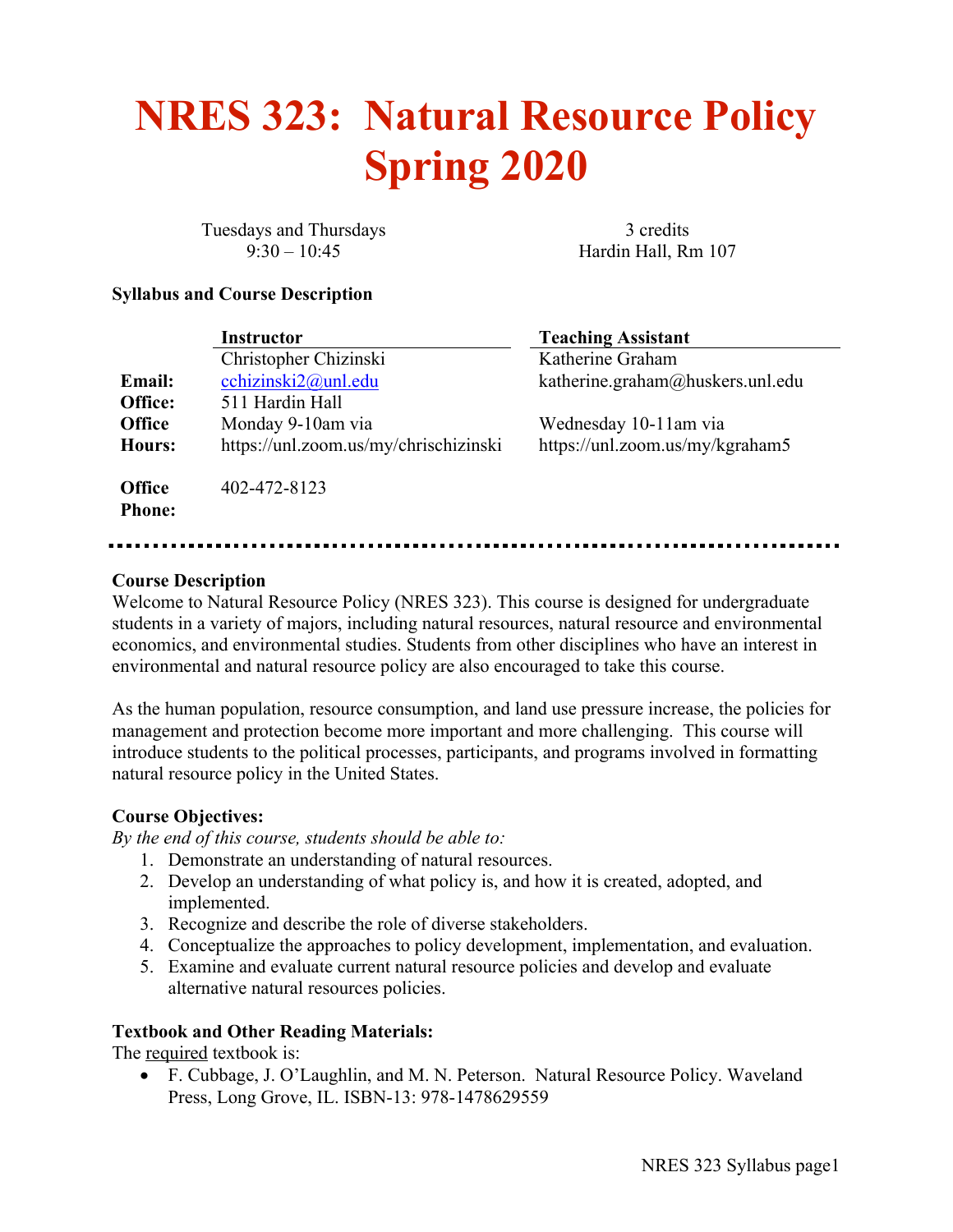Additional assigned readings will be uploaded to Canvas. For convenience, the reading files are labeled with the date for which they are assigned.

#### **Expectations:**

#### *Course Structure, Attendance, and Participation*

This course will have asynchronous lectures (pre-recorded lectures that you can watch at any time of the preceding week.). The class will be randomly split in half, with one half meeting on Tuesday and the other half meeting on Thursday. If you are in the Tuesday group you will not need to attend Thursday, and vice versa. You can attend your Tuesday or Thursday class in person or via the class zoom link found in Canvas. Attending class in person is encouraged as we will be using this period for assignments and discussions.

Natural Resource Policy inherently is a reading and writing intensive class and there is no way around it. You will often have to read more than 50 pages a week from your textbook or from supplemental readings. There are approximately 16 weeks in a semester and there is a lot of material to cover. Prerecorded lectures will synopsize the material from your readings but will not cover every important aspect of the readings, and so, keeping up to date with your reading will be extremely important.

**Starting in Week 2 (Feb 2/4).** It is imperative that you come to class having completed the assigned readings. When completing the reading, make sure to think about the material you are reading and to take notes. How does it connect to our class discussions? Is there anything that is unclear? This will be useful in your exams and for in class assignments and discussions. To ensure that you have engaged with the assigned readings, there will be quizzes due before your scheduled meeting day (i.e., Due on Tues or Thursday at 09:30 am).

I expect you to attend and pay attention in every class. Although attendance does not factor directly into your grade, your performance on assignments, discussions, and other small assessments, make up a significant part of your grade. You will have to be present and attentive to do well on these.

Please ask questions whenever you do not understand something or if I am not being clear. There is no such thing as a bad question and chances are that someone else was wondering the same thing.

#### *Communication*

You are responsible for keeping up to date with information on this class. This means that you will need to monitor your emails and the NRES 323 Canvas site. All of the class material (except the textbook) will be available on Canvas. The best way to navigate through the course is through the **Modules** tab.

If you need to get in touch with me, please do so via email.

#### *Assignments and Preliminary Due Dates*

There will not be a final exam for this class. Rather, your grade will be determined through your performance on 1) short (mostly in-class) quizzes and assignments; and 2) four take-home exams, with the last exam being comprehensive and covering the last week of class; All assignments will be graded within two weeks of the due date.

1. Weekly Quizzes (20% of final grade)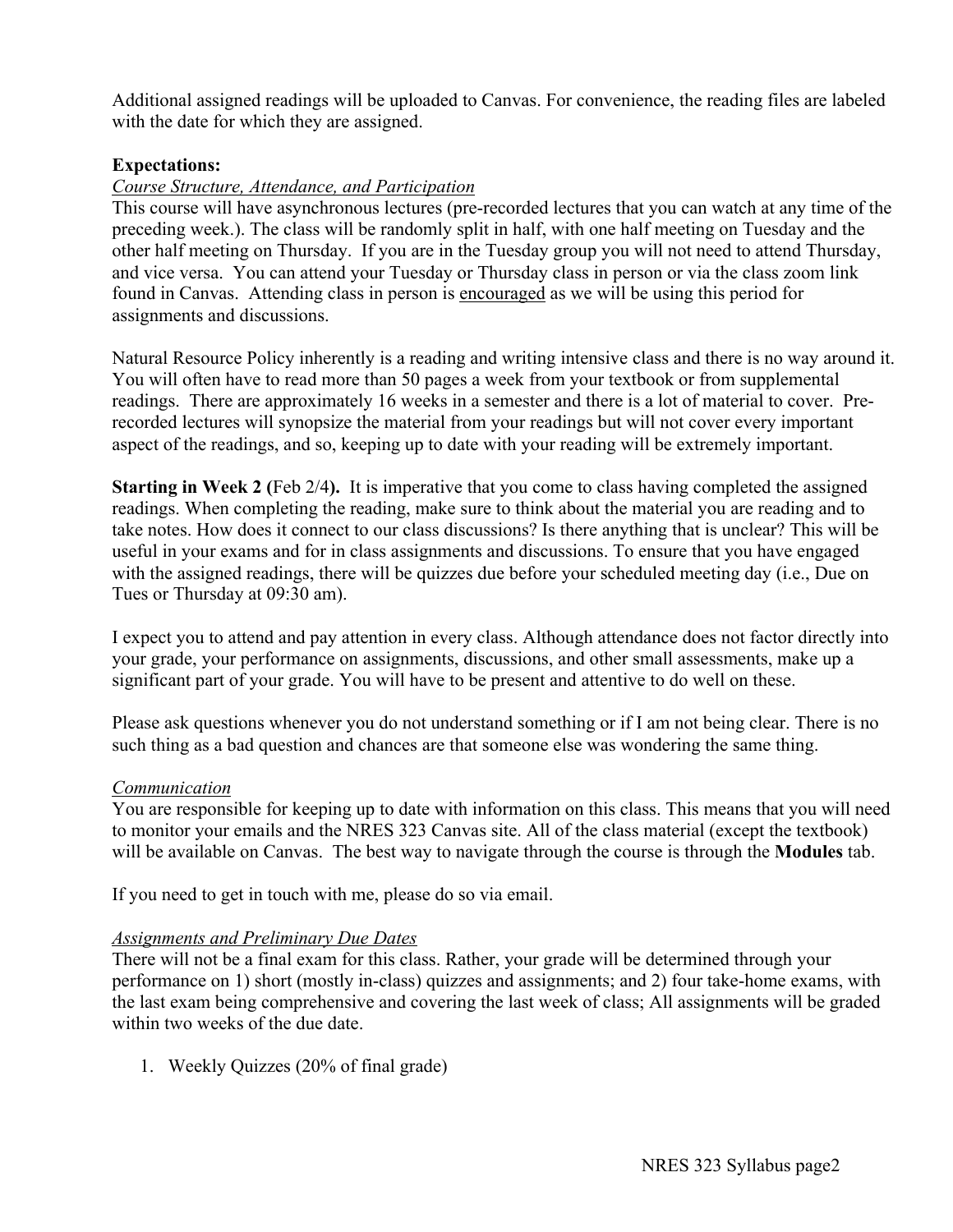- $\circ$  We will have  $\sim$  13 short quizzes during the course of the class. All quizzes will occur via canvas and will be due before your scheduled meeting day (i.e., Tues or Thursday at 09:30 am).
- o Each quiz/assignment will be out of 25 points unless otherwise specified.
- o I will drop the lowest quiz score for every student. (See also the **makeup policy section below**.)
- 2. Take-Home Exams (40% of final grade)
	- o The *tentative* dates of the exams are:
		- § **Assigned week of 15-Feb, due week of 22-Feb**
		- § **Assigned week of 15-Mar, due week of 22-Mar**
		- § **Assigned week of 12-Apr, due week of 19-Apr**
		- § **Assigned week of 26-Apr, due May 06 at 5:30 pm (Date and time of final exam)**
		- Note: These dates are tentative. They will depend on how we progress through the material. You will, however, receive at least a week notice in order to ensure that you are fully prepared for the upcoming exam.
	- o Take-Home Exams Procedures:
		- There will be four take-home exams. Take home exams will be a few questions and will be in essay format. Exams will be open book and due one week after it is assigned at the start of class.
		- § I will give you a printed copy of the exam at the end of the previous class session. I will also post an electronic version of the exam on Canvas after class.
		- § The exam must be submitted via **Canvas by the due date and time**.
- 3. In-class assignments and discussions (40% of final grade)
	- o We will have weekly assignments and discussions revolving around the readings. The number of points assigned will vary by assignment. Some will be due in class; others will be due later.

## *Makeup Policy*

Only under very exceptional conditions are you able to make up work that you missed for days you were not in class. I will drop your lowest quiz score. In the event that you are unable to come to class for more than two weeks at a time (and have appropriate documentation) get in touch with me immediately so we can discuss options.

## *Late work*

All due dates are firm. Late work, without penalties, will only be accepted under extraordinary circumstances, with my prior approval. Otherwise, I will deduct 5 percentage points from the score each day that it is overdue. For example, an exam is due Wednesday by 9am. You would have received 83 out of 100 on the exam, but you handed it in by 9am on Thursday, so you will receive 78 out of 100 (your grade for the exam will fall from a B to a C), and so on. Weekends are exempt from penalties (e.g., in the example above it would not make a difference whether you handed in the exam on Saturday or on Monday before 9am – you would receive 68 out of 100 in either case).

## *Face masks*

You are required to wear a face mask when in Hardin Hall and during our class. If you need further information about UNL's face mask policies, please visit: https://covid19.unl.edu/face-coveringpolicy.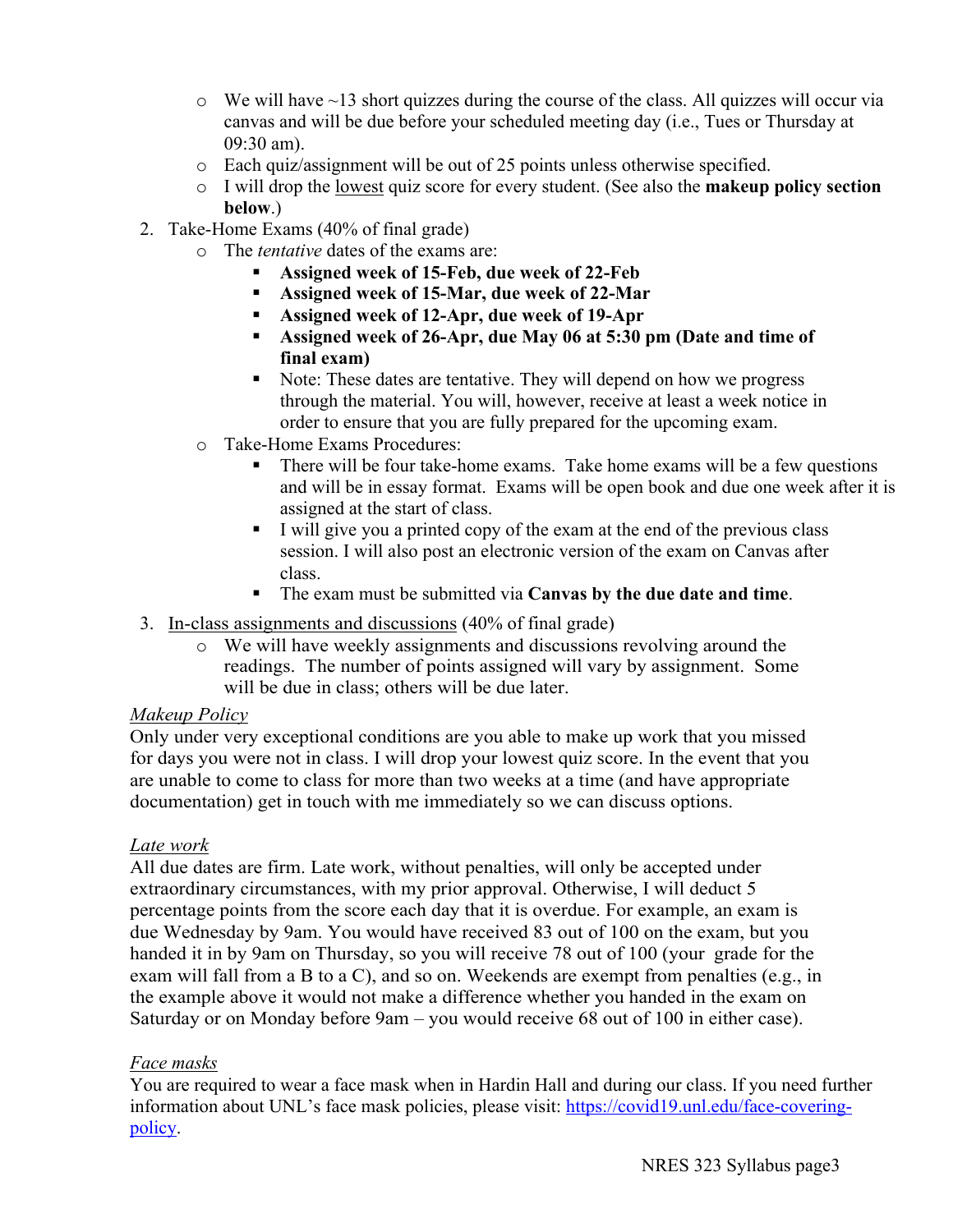## **Grading and Grading Policy:**

I will not grade assignments on a curve. Your grade will be determined using a standard grading scale:

A:  $90-100\%$  B:  $80-89\%$  C:  $70-79\%$  D:  $60-69\%$  F:  $\leq 60\%$ 

Plus/minus grades will not be used. The above percentages may be adjusted downward; however, only by attaining these percentages can you be assured of receiving a desired grade.

Note: I will round up final grades to the nearest whole number. Therefore, a final score of 89.5 will earn you a final grade of A, but a score of 89.4 will not. Although this can be very frustrating if one happens to receive a grade just below the cut off, I must draw the line somewhere.

If, for whatever reason, you are required to maintain a certain grade-level and it seems that you are unlikely to receive the necessary grade in my class come speak with me immediately. I will not bump up your grade, under any circumstances, but I will be able to give feedback on written work and suggestions on how to improve your class performance. With hard work, if it is still early enough in the semester, you may be able to improve your grade to the necessary extent. Do not wait until receiving your final grade at the end of the semester. These grades are final.

**Academic Integrity:** Students are expected to adhere to guidelines concerning academic dishonesty outlined in Section 4.2 of University's Student Code of Conduct (http://stuafs.unl.edu/dos/code). Students are encouraged to contact the instructor for clarification of these guidelines if they have questions or concerns. The SNR policy on Academic Dishonesty is available at http://snr.unl.edu/employeeinfo/information/employeehandbook.asp

**Students with Disabilities.** The School, College, and University endorse PL 101-336, the Americans with Disabilities Act of 1990. Any student who, because of a disability, may require some special arrangements in order to meet course requirements should contact the instructor as soon as possible to request necessary accommodations. Students should present appropriate verification from the Office of Services for Students with Disabilities (SSD). No requirement exists that accommodations be made prior to completion of this approved University process.

## **Emergency Response**

- **Fire Alarm** (or other evacuation): In the event of a fire alarm: Gather belongings (Purse, keys, cellphone, N-Card, etc.) and use the nearest exit to leave the building. Do not use the elevators. After exiting notify emergency personnel of the location of persons unable to exit the building. Do not return to building unless told to do so by emergency personnel.
- **Tornado Warning**: When sirens sound, move to the lowest interior area of building or designated shelter. Stay away from windows and stay near an inside wall when possible.
- **Active Shooter**
	- o **Evacuate**: if there is a safe escape path, leave belongings behind, keep hands visible and follow police officer instructions.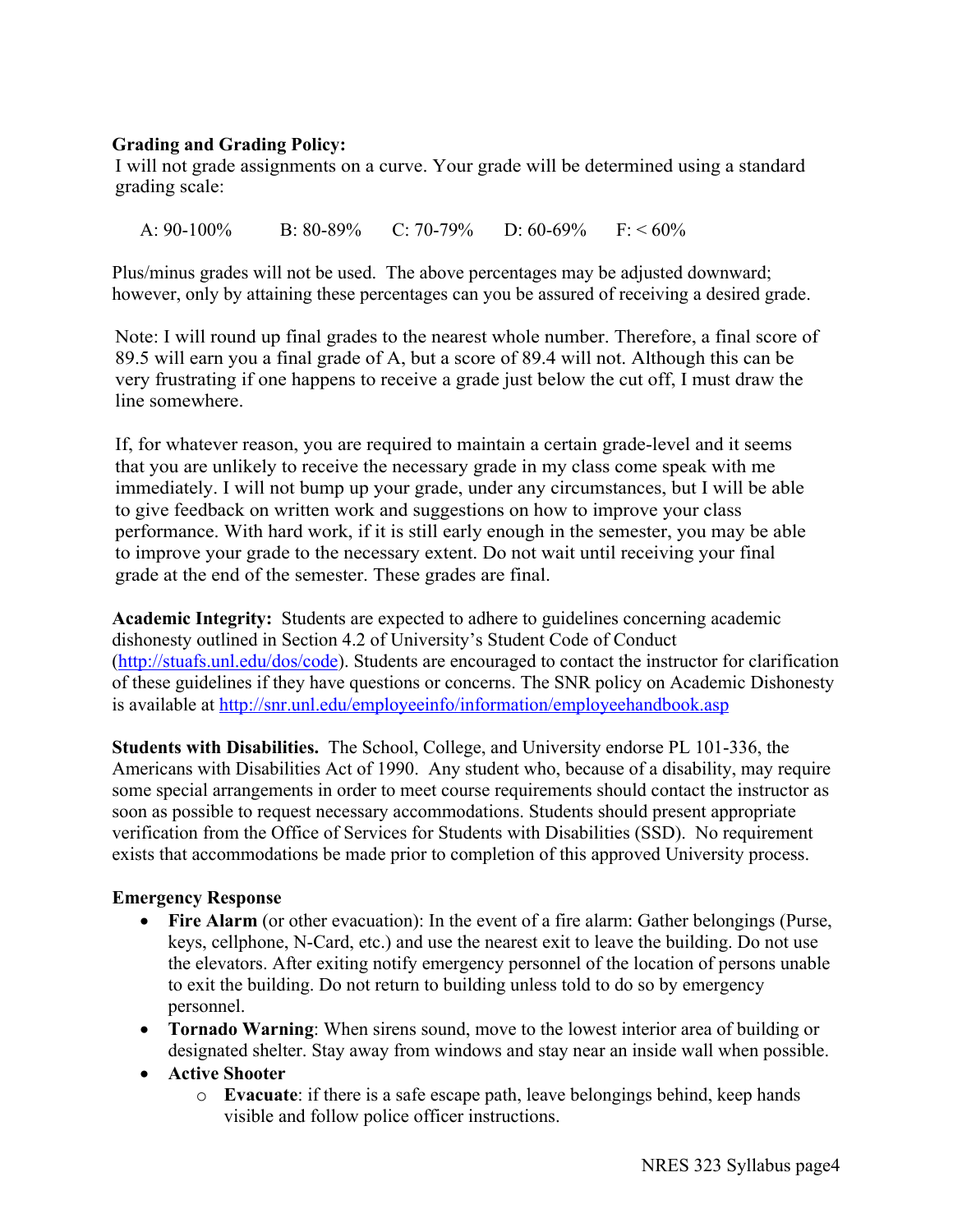- o **Hide** out: If evacuation is impossible secure yourself in your space by turning out lights, closing blinds and barricading doors if possible.
- o **Take action**: As a last resort, and only when your life is in imminent danger, attempt to disrupt and/or incapacitate the active shooter.
- **UNL Alert**: Notifications about serious incidents on campus are sent via text message, email, unl.edu website, and social media. For more information go to: http://unlalert.unl.edu.
- Additional Emergency Procedures can be found here: http://emergency.unl.edu/doc/Emergency\_Procedures\_Quicklist.pdf

## **Course Schedule and Reading List**

*Important:*

- The following course schedule is tentative. Depending on how we progress through the material, I may adjust the schedule throughout the semester. You will receive notice of any changes at least one week before change.
- Unless specified otherwise, reading is to be completed before each class period. The course schedule lists reading from the assigned textbook. **These reading assignments will be supplemented with newspaper and academic articles.** I will provide these (and post them to Canvas) as the semester progresses. This allows me to adjust readings as is necessary. You will receive plenty of notice of upcoming supplementary readings.
	- o Note: Supplementary readings are *not* optional. You are expected to complete *all* (textbook and supplementary) readings as assigned. The reading load of this class will not be excessive – but this means that you are expected to have completed the readings and thought about them carefully.
	- $\circ$  A word on page numbers: They are inclusive i.e., when the assignment is: pp. 12-46 this means that you will have to read both p. 12, p. 46, and everything in between.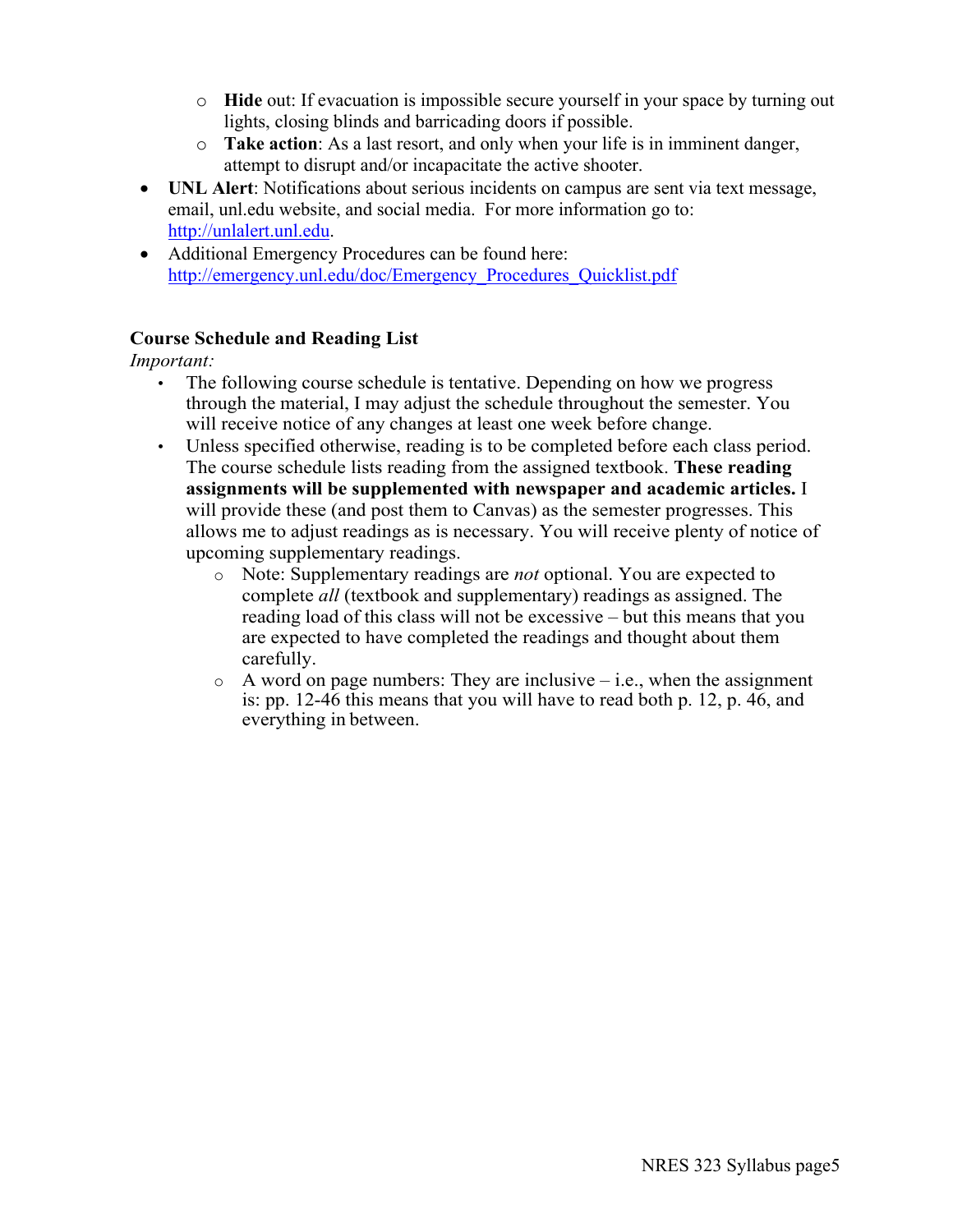| <b>Tentative Schedule.</b> Subject to change. |  |
|-----------------------------------------------|--|
|-----------------------------------------------|--|

| Week          | <b>Topic to discuss</b>                                          | <b>Assignments due</b>                                                           |
|---------------|------------------------------------------------------------------|----------------------------------------------------------------------------------|
|               | Introductions<br>Syllabus                                        | Read: Klyza and Souza 2008, Chapter 1 & 2                                        |
| $1 (Jan-25)$  |                                                                  | Module: No pre-recorded lecture                                                  |
|               |                                                                  | Due: Nothing due                                                                 |
|               | US Environmental Policy<br>1990-2018                             | Read: Cubbage et al. Chapter 1 & 2                                               |
| $2(Feb-01)$   |                                                                  | Module: 01 PolicyIntro                                                           |
|               |                                                                  | Due: Trump Env. Policy, Biden Env. Plan                                          |
|               | Introduction to NR Policy                                        | Read: Cubbage et al. Chapter 3                                                   |
| $3$ (Feb-08)  |                                                                  | Module: 02 PolicyIssues<br>Due: To be determined (TBD)                           |
|               | Policies, Issues, and Agenda Setting                             |                                                                                  |
|               |                                                                  | Read: Cubbage et al. Chapter 4 & 5<br>Module: 03 PolicyEvaluation Implementation |
| $4$ (Feb-15)  |                                                                  | Due: TBD                                                                         |
|               | Decision Criteria, Implementation,<br>Monitoring, and Evaluation | Read: Cubbage et al. Chapter 11; US Constitution &                               |
|               |                                                                  | Amendments                                                                       |
| 5 (Feb-22)    |                                                                  | Module: 04 PolicyImplements                                                      |
|               |                                                                  | Due: Take Home Exam 1                                                            |
|               | Policy Instruments and<br>the U.S. Constitution                  | Read: Cubbage et al. Chapter 7                                                   |
| $6$ (Mar-01)  |                                                                  | Module: 05 Budgets                                                               |
|               |                                                                  | Due: TBD                                                                         |
|               | Legislative Branch                                               | Read: Cubbage et al. Chapter 8 & 9                                               |
| 7 (Mar-08)    |                                                                  | Module: 06 Judiciary Law                                                         |
|               |                                                                  | Due: TBD                                                                         |
|               | Executive Branch, Judiciary, and Law                             | Read: Cubbage et al. Chapter 13                                                  |
| 8 (Mar-15)    |                                                                  | Module: 07 Env. Law Regulation (2 lectures)                                      |
|               |                                                                  | Due: TBD                                                                         |
|               | Environmental Laws, Regulations, Takings,<br>and Contracts       | Read: Cubbage et al. Chapter 15                                                  |
| 9 (Mar-22)    |                                                                  | Module: 08 PrivateIndustry                                                       |
|               |                                                                  | Due: Take Home Exam 2                                                            |
|               | Technical and Financial Assistance for<br>Private Landowners     | Read: Cubbage et al. Chapter 14                                                  |
| 10 (Mar-29)   |                                                                  | Module: 09 WildlifePolicy<br>Due: TBD                                            |
|               |                                                                  |                                                                                  |
| 11 $(Apr-5)$  | Wildlife Laws and Programs                                       | Read: Cubbage et al. Chapter 6<br>Module: 10 Ethics                              |
|               |                                                                  | Due: TBD                                                                         |
|               | Ethics & Professionalism                                         | Read: Cubbage et al. Chapter 12 & 16                                             |
| $12 (Apr-12)$ |                                                                  | Module: 11_PublicLands                                                           |
|               |                                                                  | Due: TBD                                                                         |
|               | Public Lands, Partnerships, Collaboration                        | Read: Cubbage et al. Chapter 10                                                  |
| 13 (Apr-19)   |                                                                  | Module: 12_InterestGroups                                                        |
|               |                                                                  | Due: Take Home Exam 3                                                            |
|               | Interest Groups and The Media                                    | Read: None                                                                       |
| 14 (Apr-26)   |                                                                  | <b>Module: None</b>                                                              |
|               |                                                                  | Due: TBD                                                                         |
|               | Last exam: Due by 5:30pm am on Thursday,<br>May 6                | Read: None                                                                       |
| 15 (May 07)   |                                                                  | <b>Module: None</b>                                                              |
|               |                                                                  | Due: Take Home Exam 4                                                            |